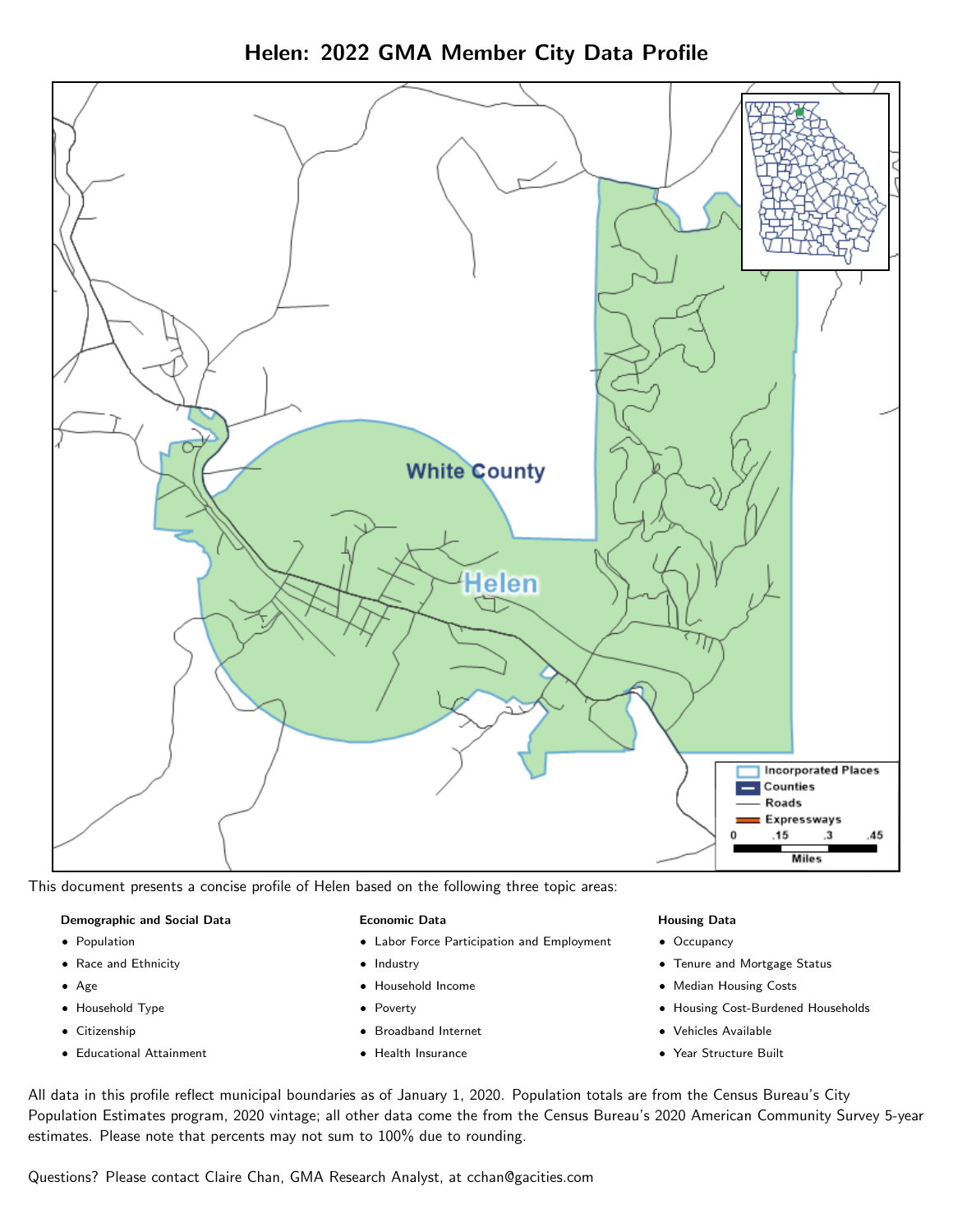# Helen: Demographic and Social



0% 2% 4% 6% 8% 10% 12% Male **Female** 12% 10% 8% 6% 4% 2% 85 and over 80-84 75-79 70-74 65-69 60-64 55-59 50-54 45-49 40-44 35-39 30-34 25-29 20-24 15-19  $10-14$ 5-9 Under 5

### **Citizenship**

Age



Source: American Community Survey, 2020 5-year estimates, table B05002 Source: American Community Survey, 2020 5-year estimates, table B15002

### Race and Ethnicity



Source: U.S. Census Bureau, City Population Estimates, 2020 vintage Source: American Community Survey, 2020 5-year estimates, table B03002

## Household Type



Source: American Community Survey, 2020 5-year estimates, table B01001 Source: American Community Survey, 2020 5-year estimates, table B11001

## Educational Attainment



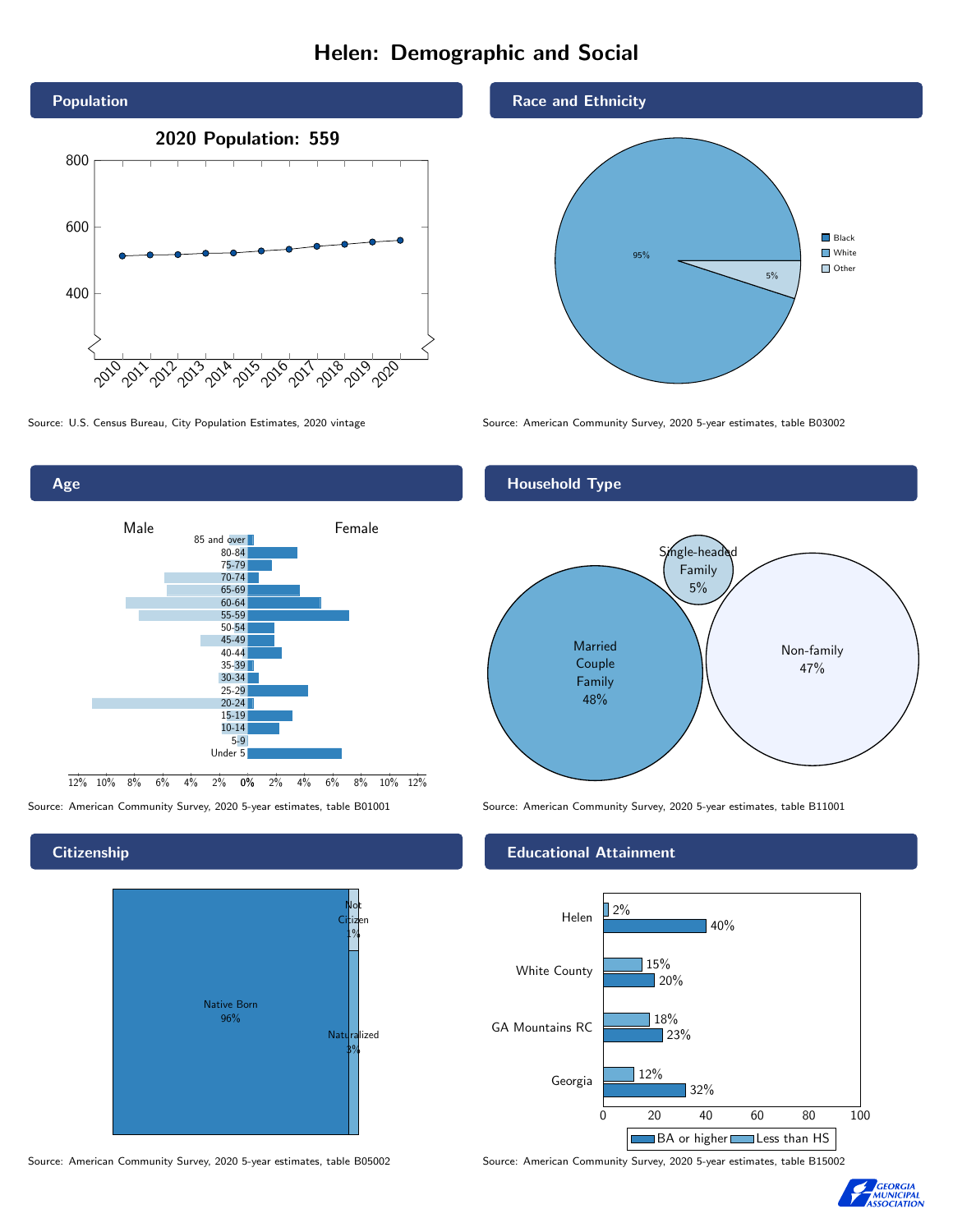# Helen: Economic







Source: American Community Survey, 2020 5-year estimates, table B23001 Note: Unemployment rate is based upon the civilian labor force.

#### Industry

| Agriculture, forestry, fishing and hunting, and mining      | $0\%$ |
|-------------------------------------------------------------|-------|
| Construction                                                | $4\%$ |
| Manufacturing                                               | 19%   |
| <b>Wholesale Trade</b>                                      | 11%   |
| Retail Trade                                                | 17%   |
| Transportation and warehousing, and utilities               | $0\%$ |
| Information                                                 | $1\%$ |
| Finance and insurance, real estate, rental, leasing         | 3%    |
| Professional, scientific, mgt, administrative, waste mgt    | 9%    |
| Educational services, and health care and social assistance | 8%    |
| Arts, entertainment, recreation, accommodation, food        | 25%   |
| service                                                     |       |
| Other services, except public administration                | $2\%$ |
| Public administration                                       | $1\%$ |

Source: American Community Survey, 2020 5-year estimates, table C24030



Source: American Community Survey, 2020 5-year estimates, tables B19013 and B19025 Source: American Community Survey, 2020 5-year estimates, table B17010



## Poverty



#### Health Insurance



Source: American Community Survey, 2020 5-year estimates, table B28002 Source: American Community Survey, 2020 5-year estimates, table B18135